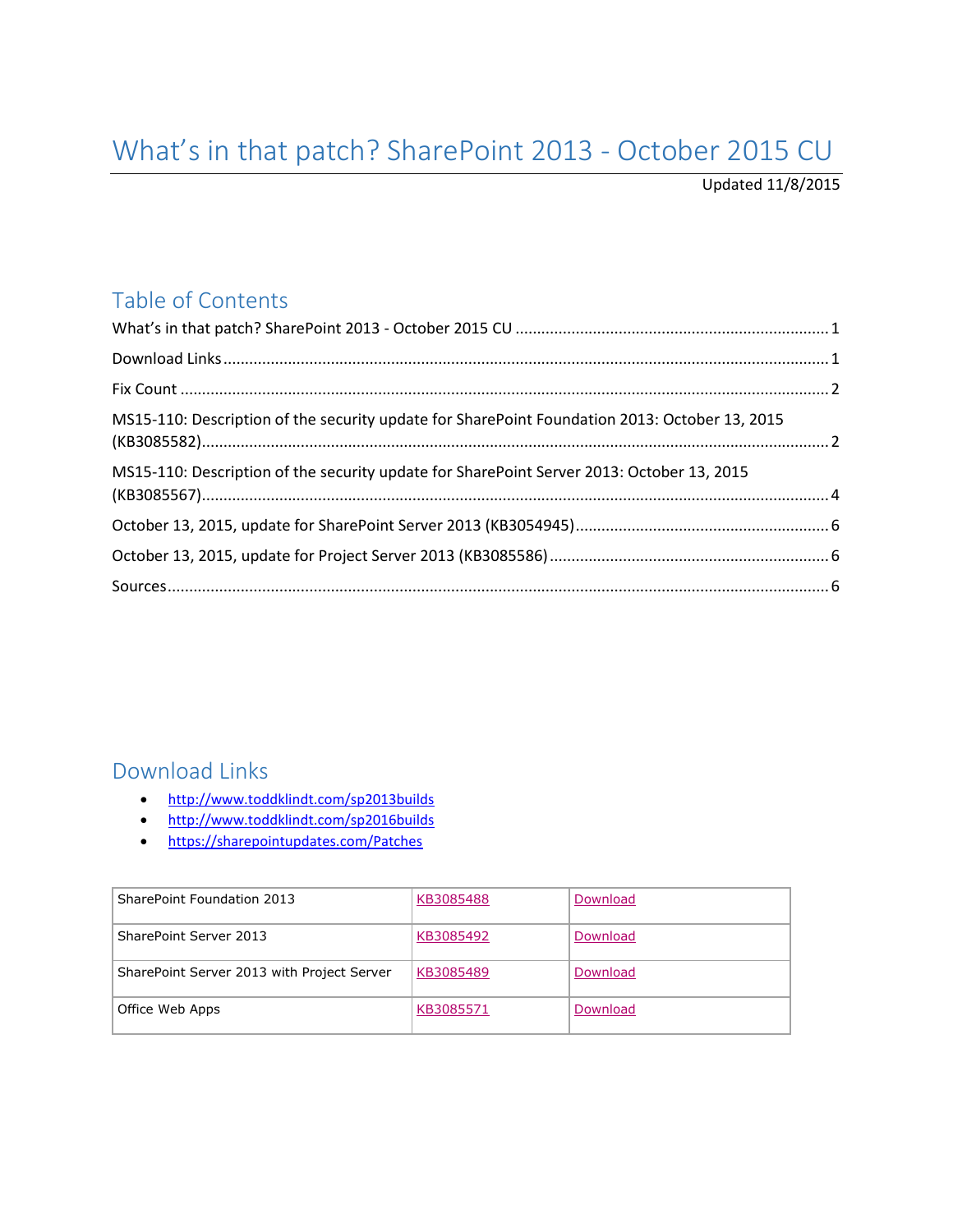#### <span id="page-1-0"></span>Fix Count

| КB                                                                           | <b>Fix Count</b> |
|------------------------------------------------------------------------------|------------------|
| MS15-110: Description of the security update for SharePoint Foundation 2013: | 18               |
| October 13, 2015 (KB3085582)                                                 |                  |
| MS15-110: Description of the security update for SharePoint Server 2013:     |                  |
| October 13, 2015 (KB3085567)                                                 | 24               |
| October 13, 2015, update for SharePoint Server 2013 (KB3054945)              |                  |
| October 13, 2015, update for Project Server 2013 (KB3085586)                 | 6                |
|                                                                              | 49               |

# <span id="page-1-1"></span>MS15-110: Description of the security update for SharePoint Foundation 2013: October 13, 2015 (KB3085582)

This update contains fixes for the following non-security issues:

 REST query fails if a post contains an image without any associated text. For example, you can't access a newsfeed, and you receive the following error message when you send a REST query:

The server encountered an error processing the request. See server logs for more details.

- Welcome email is not sent to users when the user who creates the invitation is not the owner, and no message is entered in the optional message text box.
- When you create a document set, all entered data is lost if a field validation fails.
- After you select **Cancel** on the **Edit Properties** page of a publishing page, you are redirected to the document library but not the page.
- Incremental crawls on certain crawl sources cause sustained high CPU usage and gradually increasing memory consumption.
- The WOPI Discovery Synchronization timer job is displayed as successful even if it fails.
- When you drag-and-drop files to a SharePoint site, the upload process may freeze after a brief period of inactivity.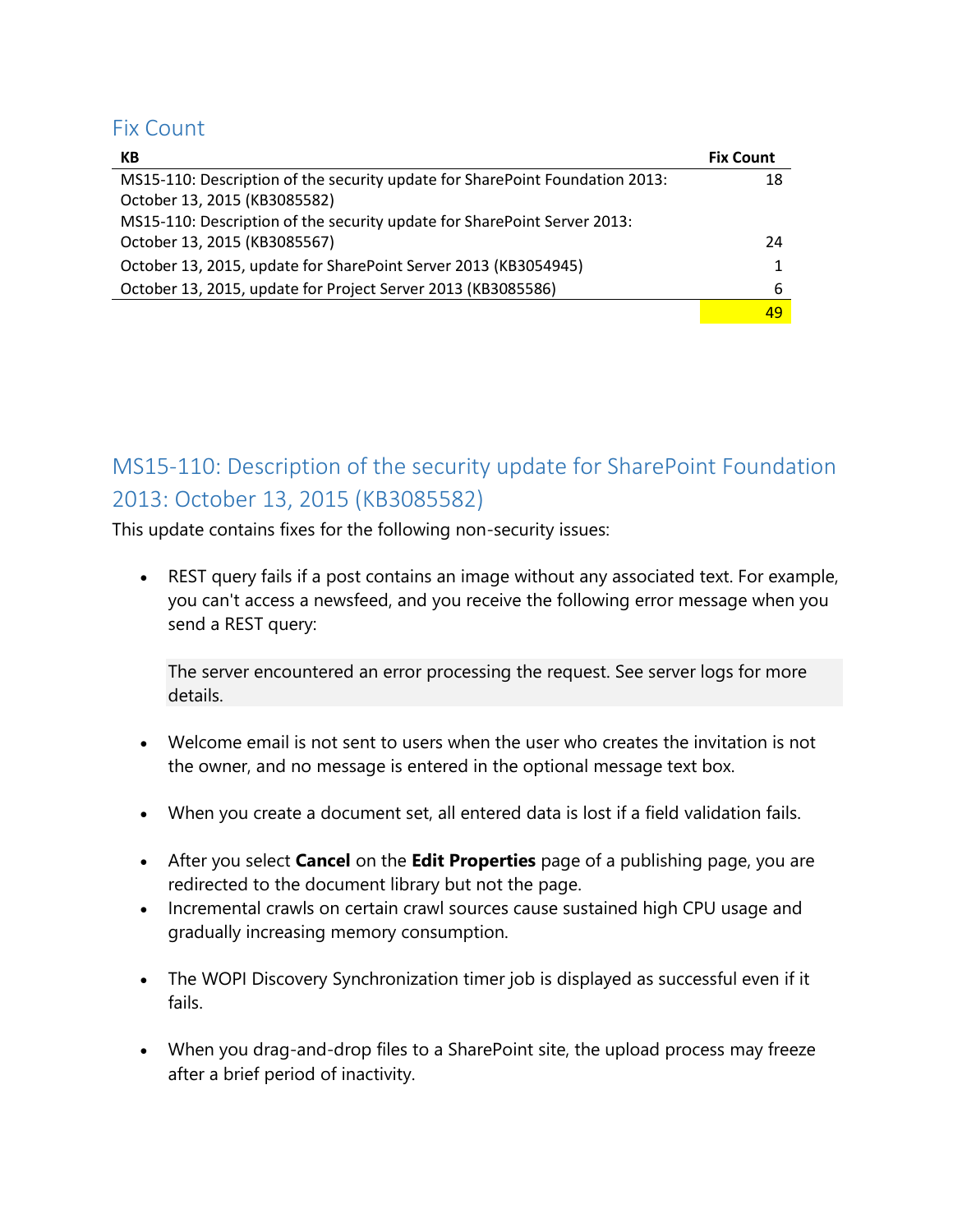- When you restore or move a site collection to a different location, the URL of the site logo image isn't updated.
- Custom CSS styles aren't displayed for the RichHtmlField control on ribbons.
- After you migrate from SharePoint Server 2010 to SharePoint Server 2013, you can't access workflows of a list to start a new workflow or check the status of existing instances for SharePoint Server 2010 workflows.
- When you try to access a list for which you don't have access permissions, you expect to receive an access denied error message. Instead, you receive the following error message:

The "ListViewWebPart" Web Part appears to be causing a problem. Object reference not set to an instance of an object.

- After you restore or copy a site collection, the URL of the navigation node is invalid.
- After you use the Copy-SPSite cmdlet to synchronize a new created site collection, you can't use OneDrive for Business to synchronize an old site collection.

**Note** To resolve this issue, you also have to apply [September 16, 2014 update for](https://support.microsoft.com/en-us/kb/2889931)  [OneDrive for Business \(KB2889931\).](https://support.microsoft.com/en-us/kb/2889931)

- Fixes the following issues in Azure plugin in hybrid crawler:
- Sends headers with additional information to secure cloud services (SCS).
- Fixes Azure plugin freezes because of status change (pause or resume).
- Fixes the spoindextypename value.
- You cannot attach any files to list items in a SharePoint Server 2013 site. The operation fails, and you receive with a message that states that the path contains invalid characters.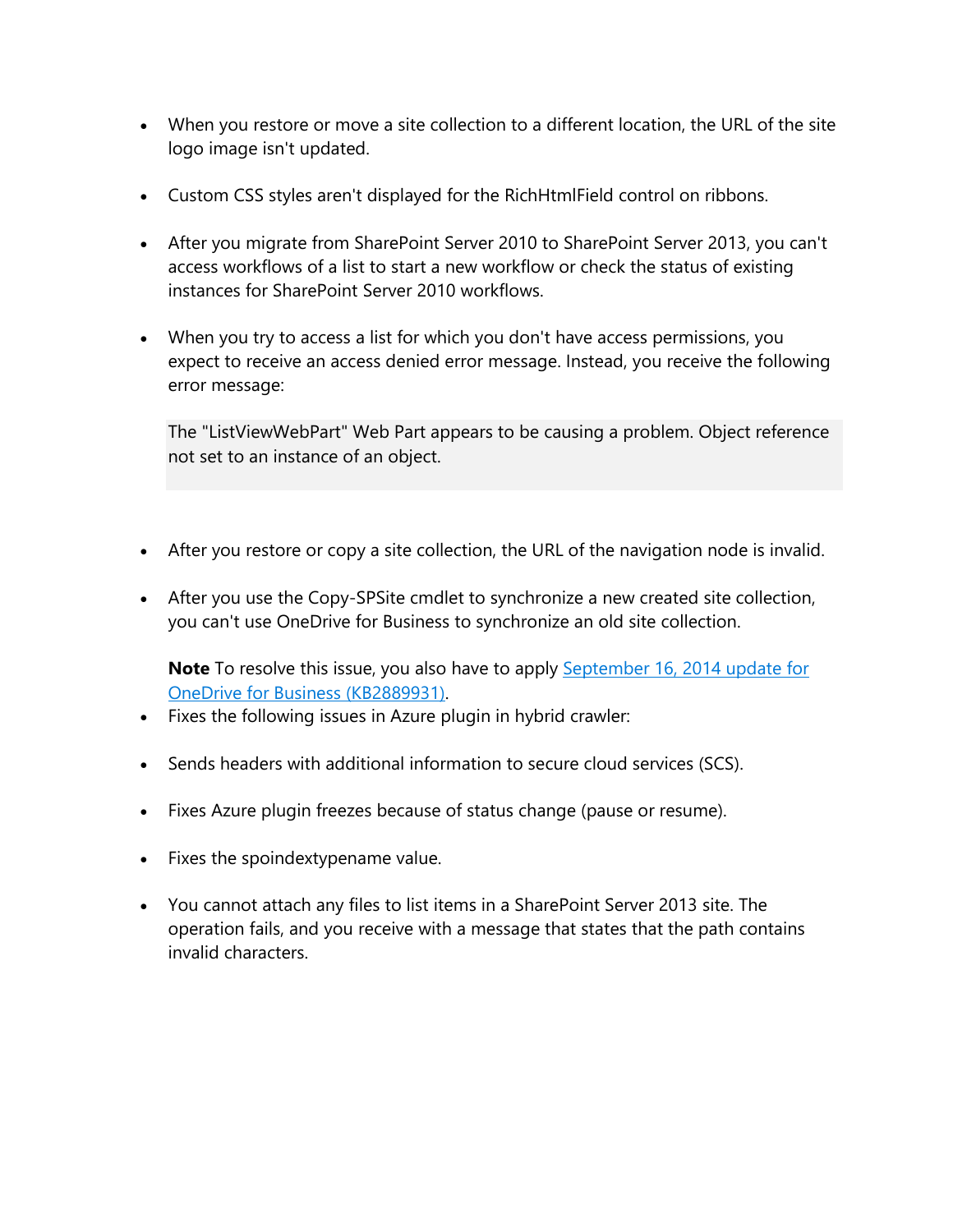# <span id="page-3-0"></span>MS15-110: Description of the security update for SharePoint Server 2013: October 13, 2015 (KB3085567)

This update contains fixes for the following nonsecurity issues:

- When you create a SharePoint site by using a saved template that has a site feed Web Part, you experience the following issues:
- Post to the site feed Web Part isn't displayed in the search result.
- If you search for text in the posts, the results are not displayed as conversations.
- If a post has hash tags, the tags never are counted in trending tags, and the post is not displayed on the hash-tag profile page.
- When you create a site that is based on a site template that has the Community Site feature enabled, you can't see communities, and you receive the following error message:

Cannot complete this action. Please try again.

This update disables the option to **Save site as a template** for a site that has the Community Site feature enabled.

- If a document set has a shared field of the SharePoint integer type, the value of the field isn't propagated to documents inside the document set.
- When you receive a message about a discussion list, the author of the post isn't displayed.
- Invalid XML in CMIS fields doesn't ignore browser processing as expected.
- Site-deleting notification displays an incorrect date if the site regional setting locale isn't set to en-us.
- When you create a document set, all entered data is lost if a field validation fails.
- If an app that has a feature is used on a source label, new variation labels can't be created because the variation to create a hierarchies job fails.
- Incremental crawls on certain crawl sources cause sustained high CPU usage and gradually increasing memory consumption.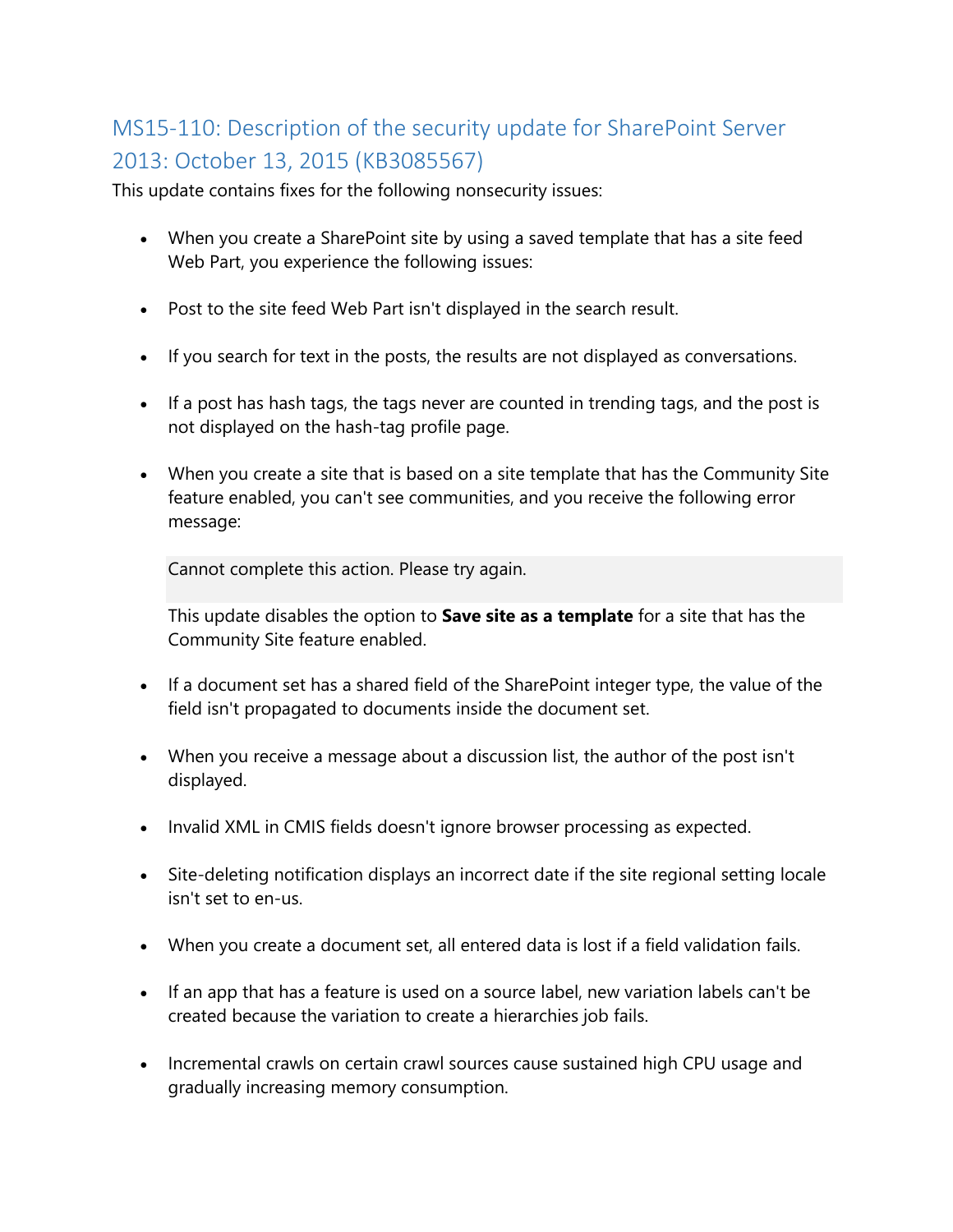- When you use managed metadata navigation and filtering, the halo around the active item on the menu is truncated, and the separator of the navigation bar is displayed with an inconsistent width.
- Created and changed dates are displayed incorrectly for documents in a document set that are moved to the Drop Off library of a Records Center site.
- When you try to create a page by using a name that contains a space, you receive an error message that states that the special characters aren't allowed.
- Lync and Skype of Business presence doesn't work on the "people search" results page in the SharePoint Server 2013 search center.
- Product names such as Word and Excel are translated in the search result page of the search center in Finnish language.
- Fixes the following issues in Azure plugin in the hybrid crawler:
- Sends headers with additional information to secure cloud services (SCS).
- Fixes Azure plugin freezes because of status change (pause or resume).
- Fixes the spoindextypename value.
- The exception in UrlMapper.RefreshCache may cause the w3wp.exe process to crash. You can't access the site, and data loss occurs.
- You can't use the [ManagedProperty.Update](https://msdn.microsoft.com/en-us/library/microsoft.office.server.search.administration.managedproperty.update.aspx) method to update the [UseAAMMapping](https://msdn.microsoft.com/EN-US/Library/microsoft.office.server.search.administration.managedproperty.useaammapping.aspx) property.
- You can't access a document by using a DocID URL on mobile devices. For example, a DocID URL resembles the following:

https://contoso.com/ layouts/15/DocIdRedir.aspx?ID=xxxx